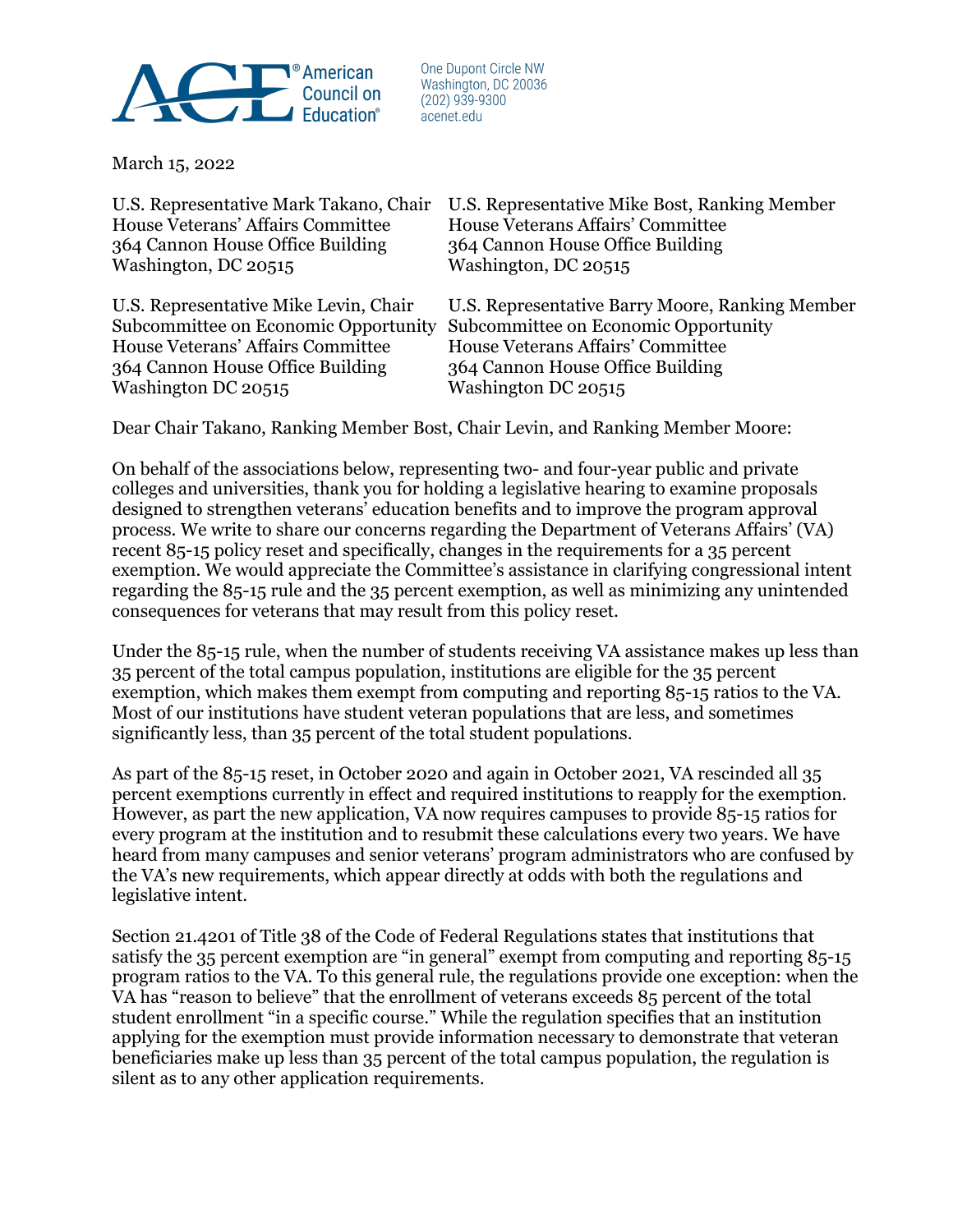When passing the GI Bill Improvement Act of 1977, Congress specifically considered, and rejected, prior VA attempts to require institutions with a 35 percent exemption to submit 85-15 ratios on a program-by-program basis:

"The Committee, however, believes that, **in educational institutions where 35 percent or less of the total enrollment are veterans in receipt of educational assistance allowance under title 38, the imposition of the requirement of computation on a course-by-course basis can result in burdensome and costly recordkeeping requirements with little tangible demonstration that accountability has been assured or abuse has been curbed.** The Committee has thus acted to codify in law this current regulatory waiver, thus eliminating the Veterans' Administration discretion in this regard. . . . . The Committee points out, however, an important distinction between the current [VA policy] and the amendment being made by the Committee bill. Under the bill, there is no need for an educational institution to certify that no course has an enrollment of greater than 85 percent veterans. As a result of the current [VA] regulatory requirement, **many educational institutions find themselves in a "Catch 22"**  *position*, where, as a result of having fewer than 35 percent enrollment of veterans, such institutions are supposedly exempt from the obligation of making course-bycourse computations. At the same time, however, these institutions are required to certify that no course-for which they have been waived from making a computation, had an enrollment of greater than 85 percent veterans. The Committee bill does not require such institutions to certify that no course has greater than 85 percent enrollment of veterans. **Rather, if an institution is waived from having to make the computations as a result of having an enrollment of veterans totaling 35 percent or less of total enrollment, then such institution will not be required to make such computations, unless the Administrator has** reason to believe that a specific course has greater than 85 percent enrollment of assisted veterans."

123 Cong. Rec. 23254 (1977) (emphasis added).

As the Senate Report language makes clear, to require institutions to submit course-by-course 85-15 computations in order to receive a waiver from course-by-course computations would be nonsensical, placing institutions in a Catch-22. Consistent with the regulations, the report language notes that the only time institutions may be required to submit 85-15 computations is when the VA has "reason to believe" that a "specific course" has greater than 85 percent enrollment of assisted veterans.

In conversations with VA officials regarding their interpretation, VA has indicated that because they do not know whether a program has greater than 85 percent enrollment of assisted veterans, they are permitted to require this computation across all programs and across all institutions to provide a "baseline." However, this is contrary to both the legislative intent and the regulations which set out both the general rule (that computations may not be required) and an exception to that rule (for only those cases where VA has an affirmative "reason to believe"—a higher standard that the absence of information one way or another).

Based on the legislative history and the plain language of the statue and regulations, we believe that the VA has exceed its statutory authority by requiring institutions that qualify for the 35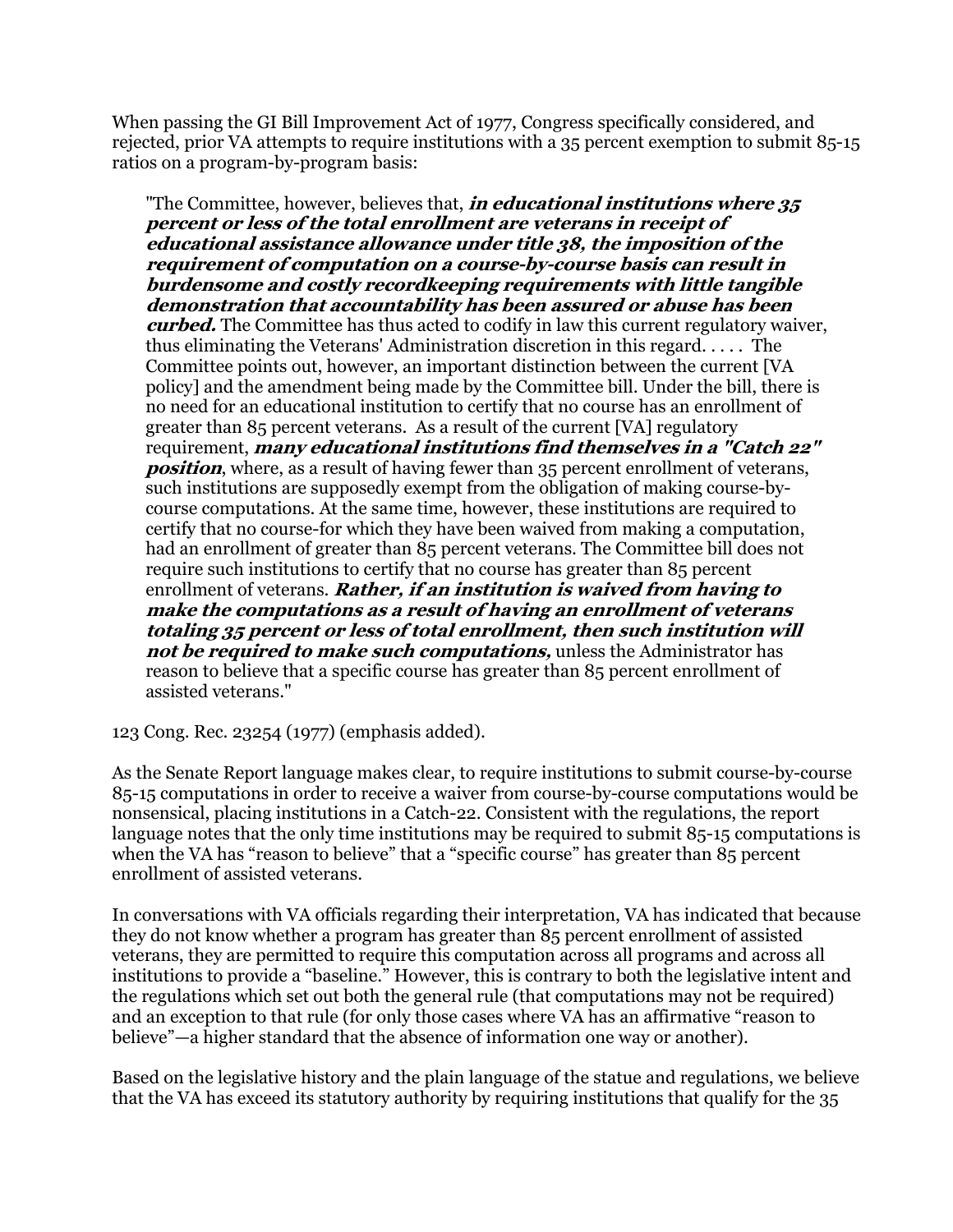percent exemption to submit these ratios. Should the Committee reach a different conclusion, we wish to call to your attention several other challenges resulting from VA's 85-15 reset.

First, VA policy requires institutions to perform 85-15 computations at the major, minor and concentration level. At many traditional colleges and universities, this results in hundreds of separate programs, many with only a single student or a handful of students. As a result of this small "n" size, programs may fail 85-15 based on a single student. For example, a program may become ineligible for benefits because a non-veteran student has failed to pay off the balance on a payment plan from the prior semester. Although VA makes an exception for a program that enrolls a single veteran, that same program could not enroll a second veteran and remain eligible for benefits. A number of institutions inform us that they anticipate that dozens of their programs will fail 85-15 due the enrollment of a single supported student under VA's new definition of a supported student. Other institutions tell us they have PhD programs with two or three students that are now precluded from enrolling veterans going forward. For institutions with a low percentage of veterans on campus, the reset means that campuses are spending multiple days performing computations for hundreds of programs, most of which do not have a single veteran enrolled.1

Second, as part of the reset, the VA has created new rules regarding students on payment plans. Under VA's policy, a student on a payment plan must be counted as "supported" if (1) the student has a balance that has not been paid in full by the end of the term or (2) the institution allows the student to reenroll in the subsequent term despite having a balance. While in most cases, students do pay off their balance in full, there are situations where a student may be unable to make the last payment in their plan, for example, due to a sick family member or a job loss. In these cases, many institutions will allow a student to enroll for the next term despite carrying a small balance to help the student successfully continue on their academic path. Unfortunately, VA's policy forces institutions to choose between allowing a student to continue with their studies and maintaining program eligibility for future veterans.2

Finally, there is significant confusion regarding VA's rules about when the receipt of institutional aid makes a student "supported" and when institutional aid is considered equally available to veteran and non-veteran students. Institutions have received conflicting information from various VA officials about these requirements and the VA's "85/15 Frequently Asked Questions" document raises additional questions. Without greater clarity about these requirements, institutions that generously provide institutional aid to both veteran and non-veteran students risk being unable to enroll veterans in the program of their choosing.

We understand that this week, VA plans to announce that it will be extending the deadline for applying for the 35 percent exemption until July 1. Over the next several months, VA will be reviewing its guidance for consistency and providing additional clarifications and training materials. Also, VA will work to improve the functionality of their current PDF application form to make it less cumbersome and will permit institutions to submit 85-15 ratios using an institutionally generated excel spreadsheet. While we appreciate the VA's efforts to address some of our concerns, we continue to believe that the reset exceeds VA's statutory authority.

<sup>&</sup>lt;sup>1</sup> In one example, an IHE with an enrollment of just over 10,000 students has a veteran population of under two percent, which required calculations for nearly 400 separate programs.

<sup>2</sup> We note that VA's policy stance is contrary to discussions in the higher education community to encourage institutions to allow students to remain enrolled even if they have a small balance due.